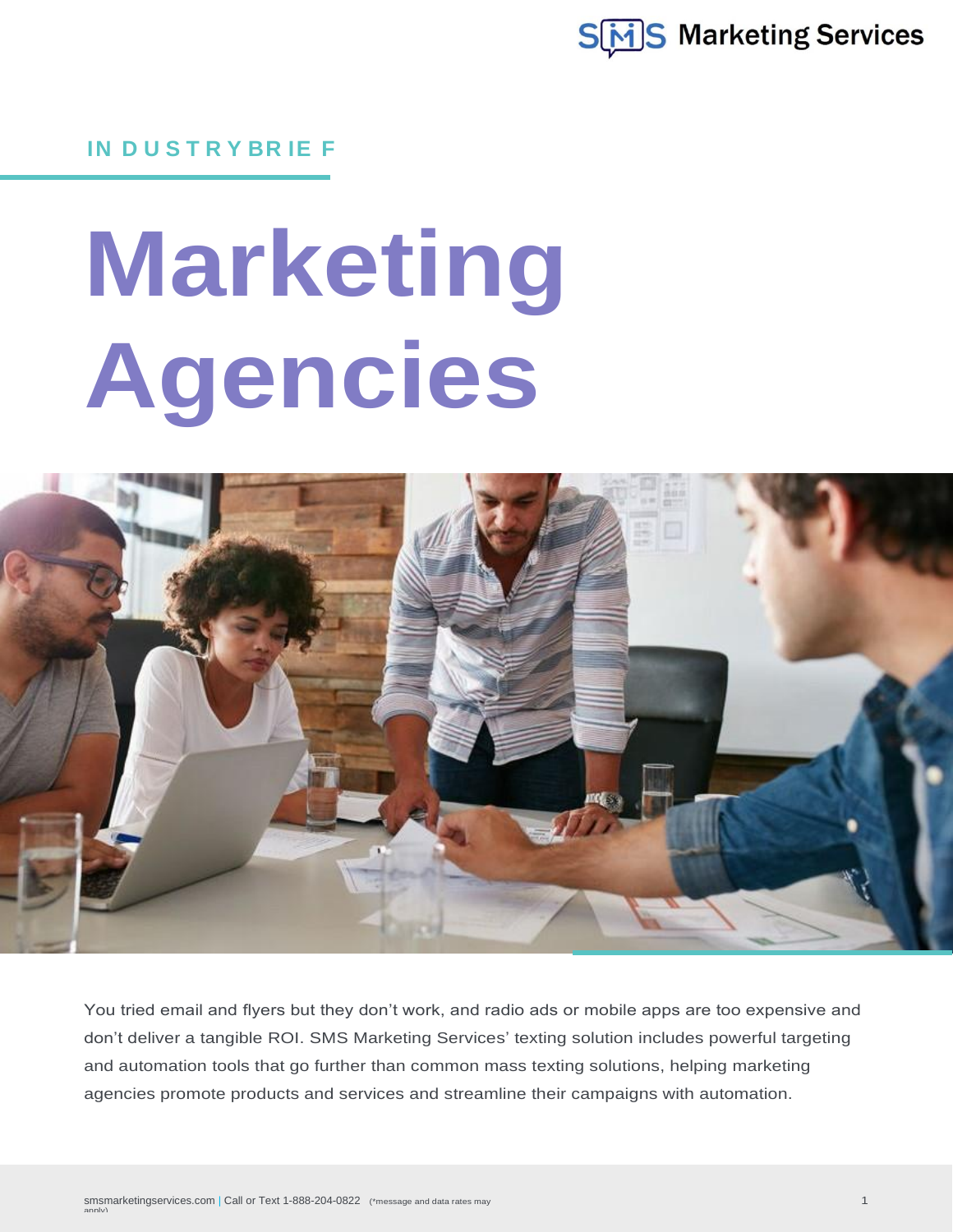

#### **U SE CASE S**

## **01**

## **Promote Products and Services**

Texting has an unmatched read rate of 98%, making it the most effective way to promote your agency and the brands your represent.

- coupons. SMS's coupons can be tracked, so you can **•** Increase in-store traffic and revenue with mobile have automated reminders sent the day before they expire.
- **•** Make new product announcements to all of your customers or just the ones who expressed interest in the product with our exclusive Smart Targeting.
- **•** Move overstocked items by sending targeted text alerts to customers who inquired about that specific product.



Texting is perfect for keeping your audience up-to-date about new product offerings.

- **•** Reach your audience through their preferred channel from our integrated platform (text, email, voice and social media).
- **•** Text-enable your existing business number, so customers can text or call the same number for service.
- **•** Conduct surveys via text for an increased participation rate. Only Trumpia's SMS surveys can branch according to their responses to get more nuanced information.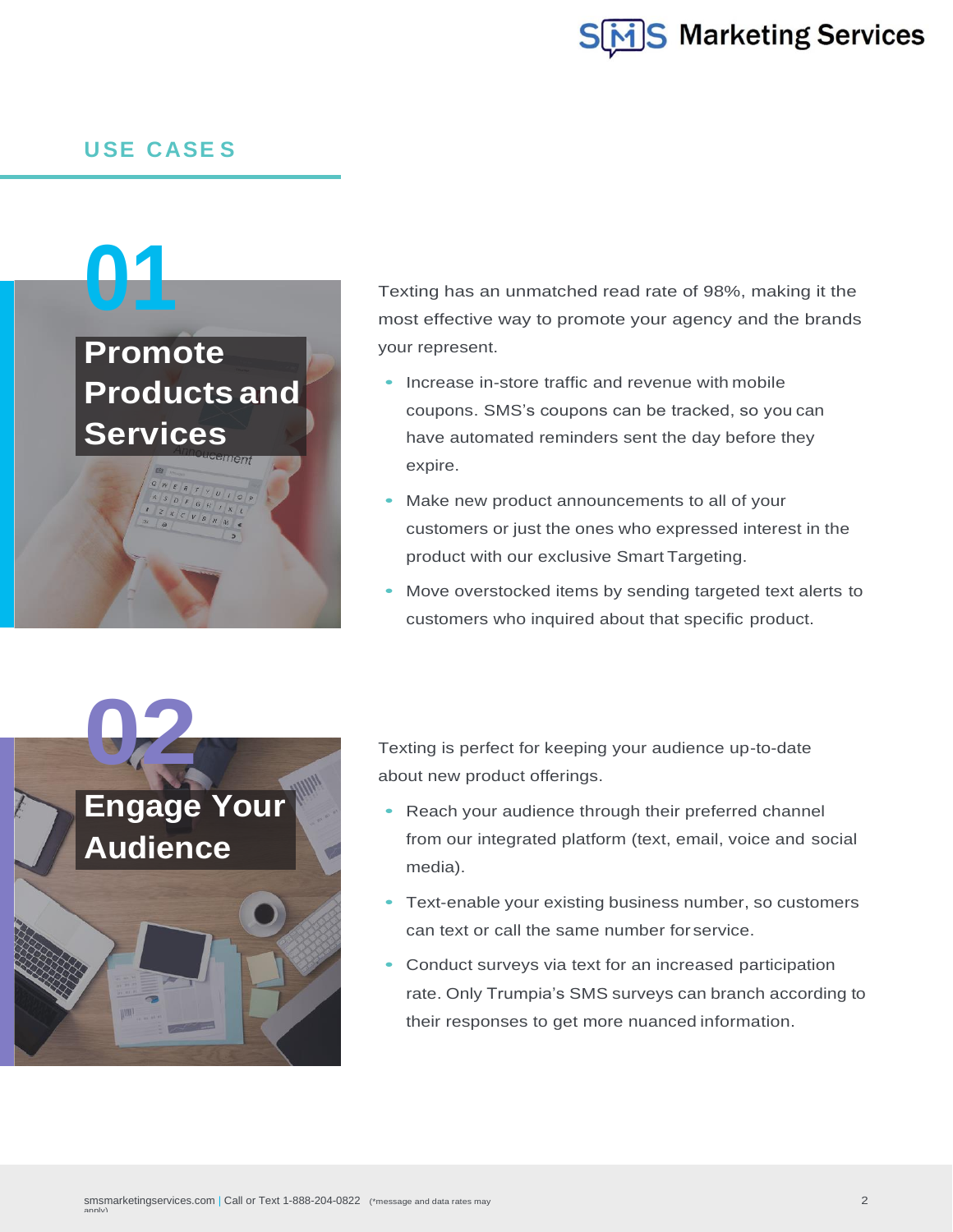

## **U SE CASE S**



. . . . . . . .

SMS's tools and automation make it easy to run more personalized and successful campaigns.

- **•** Run text-to-win promotions to build your subscriber database. Our data capture can then learn more about your subscribers based on how they respond to your prompts.
- **•** Automate common tasks like sales events reminders.

. . . . . . .

**•** Use Smart Targeting to promote relevant sales and special offers. Our system learns more about your customers' behavior so you can send more relevant offers in the future.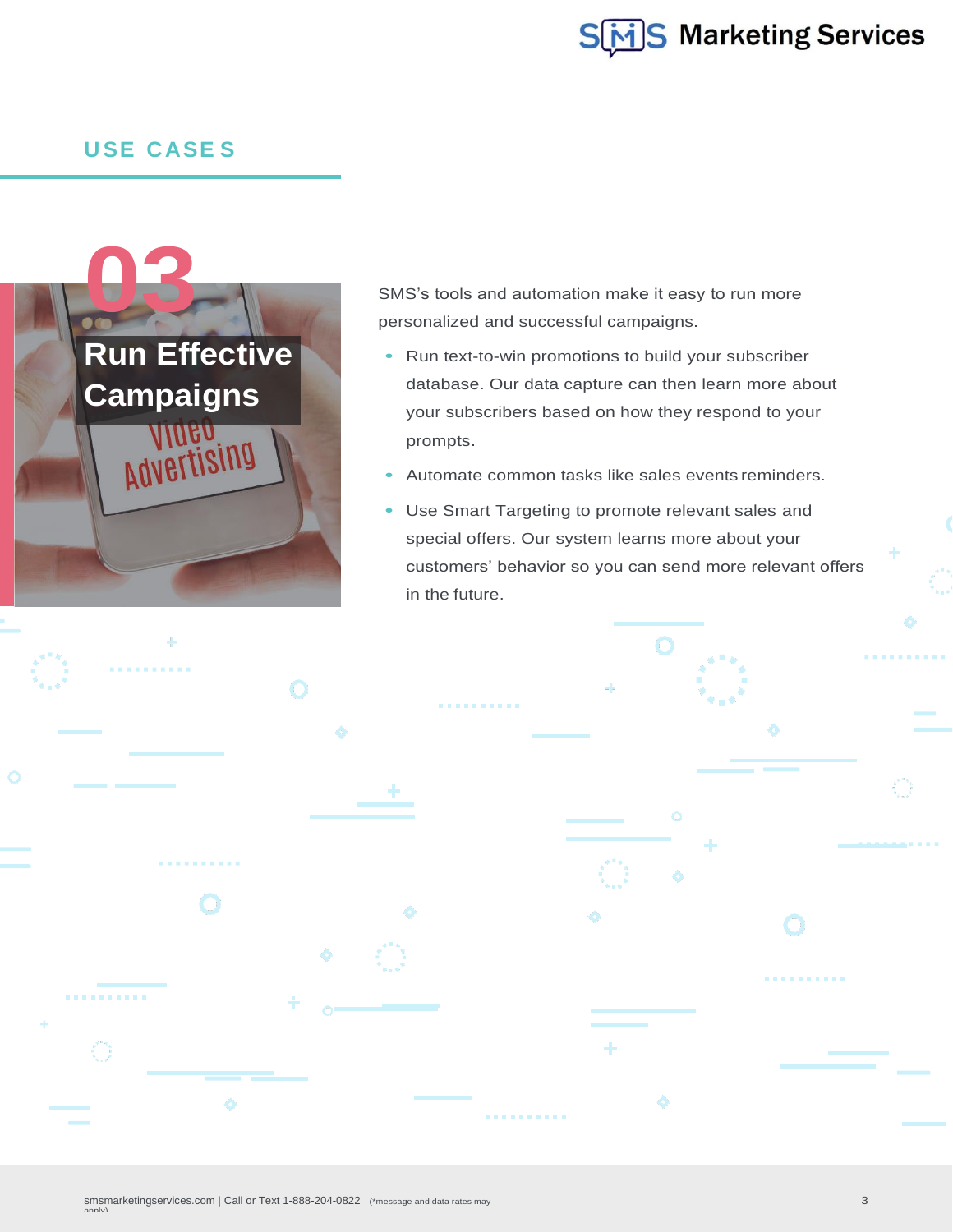

### **LI FE CYC LE EN GAG EM EN T**

SMS Marketing Services' texting solution goes beyond simple mass blasting services. It can automate your communications with customers and boost your brand recognition.